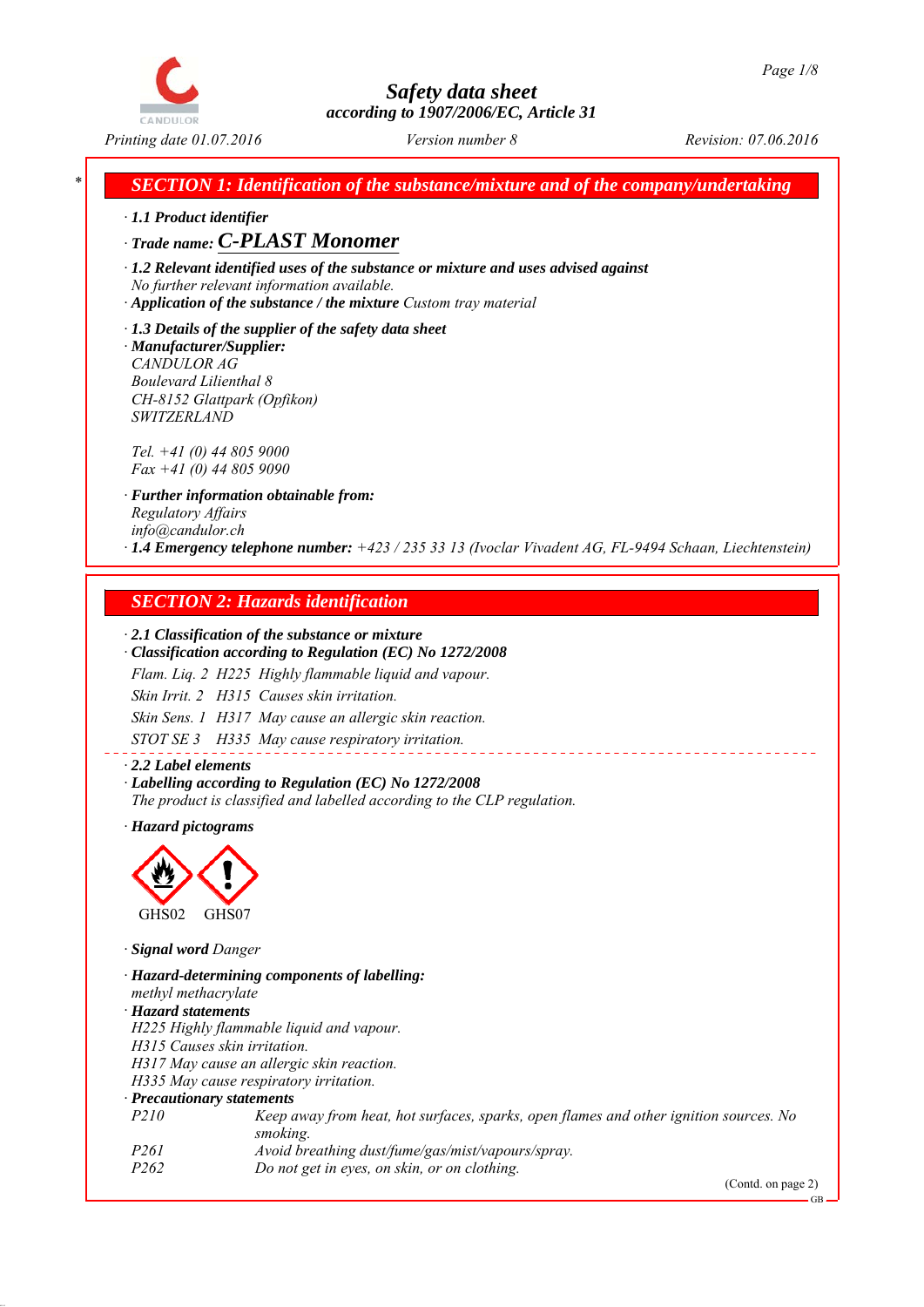*Printing date 01.07.2016 Revision: 07.06.2016 Version number 8*

## *Trade name: C-PLAST Monomer*

(Contd. of page 1)

| P <sub>280</sub>          | Wear protective gloves/protective clothing/eye protection/face protection.                           |
|---------------------------|------------------------------------------------------------------------------------------------------|
|                           | P303+P361+P353 IF ON SKIN (or hair): Take off immediately all contaminated clothing. Rinse skin with |
|                           | water/shower.                                                                                        |
| <i>P501</i>               | Dispose of contents/container in accordance with local/regional/national/international               |
|                           | regulations.                                                                                         |
| $\cdot$ 2.3 Other hazards |                                                                                                      |
| - - - - - -               |                                                                                                      |

*∙ Results of PBT and vPvB assessment*

*∙ PBT: Not applicable.*

*∙ vPvB: Not applicable.*

*SECTION 3: Composition/information on ingredients*

*∙ 3.2 Chemical characterisation: Mixtures*

*∙ Description: Mixture of substances listed below with nonhazardous additions.*

| $\cdot$ Dangerous components: |                                                                                                   |            |
|-------------------------------|---------------------------------------------------------------------------------------------------|------------|
| $CAS: 80-62-6$                | methyl methacrylate                                                                               | 50-100%    |
|                               | EINECS: 201-297-1 Flam. Lig. 2, H225; Skin Irrit. 2, H315; Skin Sens. 1, H317; STOT SE 3,<br>H335 |            |
| $CAS: 8002-74-2$              | Paraffin waxes and Hydrocarbon waxes                                                              | $\leq$ 10% |
|                               | EINECS: 232-315-6 substance with a Community workplace exposure limit                             |            |
|                               | Additional information, Equito wording of the listed harand physes usfor to section 16            |            |

*∙ Additional information: For the wording of the listed hazard phrases refer to section 16.*

## *SECTION 4: First aid measures*

*∙ 4.1 Description of first aid measures*

- *∙ General information: Immediately remove any clothing soiled by the product.*
- *∙ After inhalation:*

*Supply fresh air; consult doctor in case of complaints.*

- *In case of unconsciousness place patient stably in side position for transportation.*
- *∙ After skin contact:*

*Immediately rinse with water.*

- *If skin irritation continues, consult a doctor.*
- *∙ After eye contact: Rinse opened eye for several minutes under running water. Then consult a doctor.*
- *∙ After swallowing:*
- *Rinse out mouth and then drink plenty of water.*

*Do not induce vomiting; call for medical help immediately.*

- *∙ 4.2 Most important symptoms and effects, both acute and delayed No further relevant information available.*
- *∙ 4.3 Indication of any immediate medical attention and special treatment needed*
- *No further relevant information available.*

### *SECTION 5: Firefighting measures*

*∙ 5.1 Extinguishing media*

- *∙ Suitable extinguishing agents:*
- *CO2, powder or water spray. Fight larger fires with water spray or alcohol resistant foam.*
- *∙ For safety reasons unsuitable extinguishing agents: Water with full jet*
- *∙ 5.2 Special hazards arising from the substance or mixture No further relevant information available.*
- *∙ 5.3 Advice for firefighters*

*∙ Protective equipment: No special measures required.*

(Contd. on page 3)

GB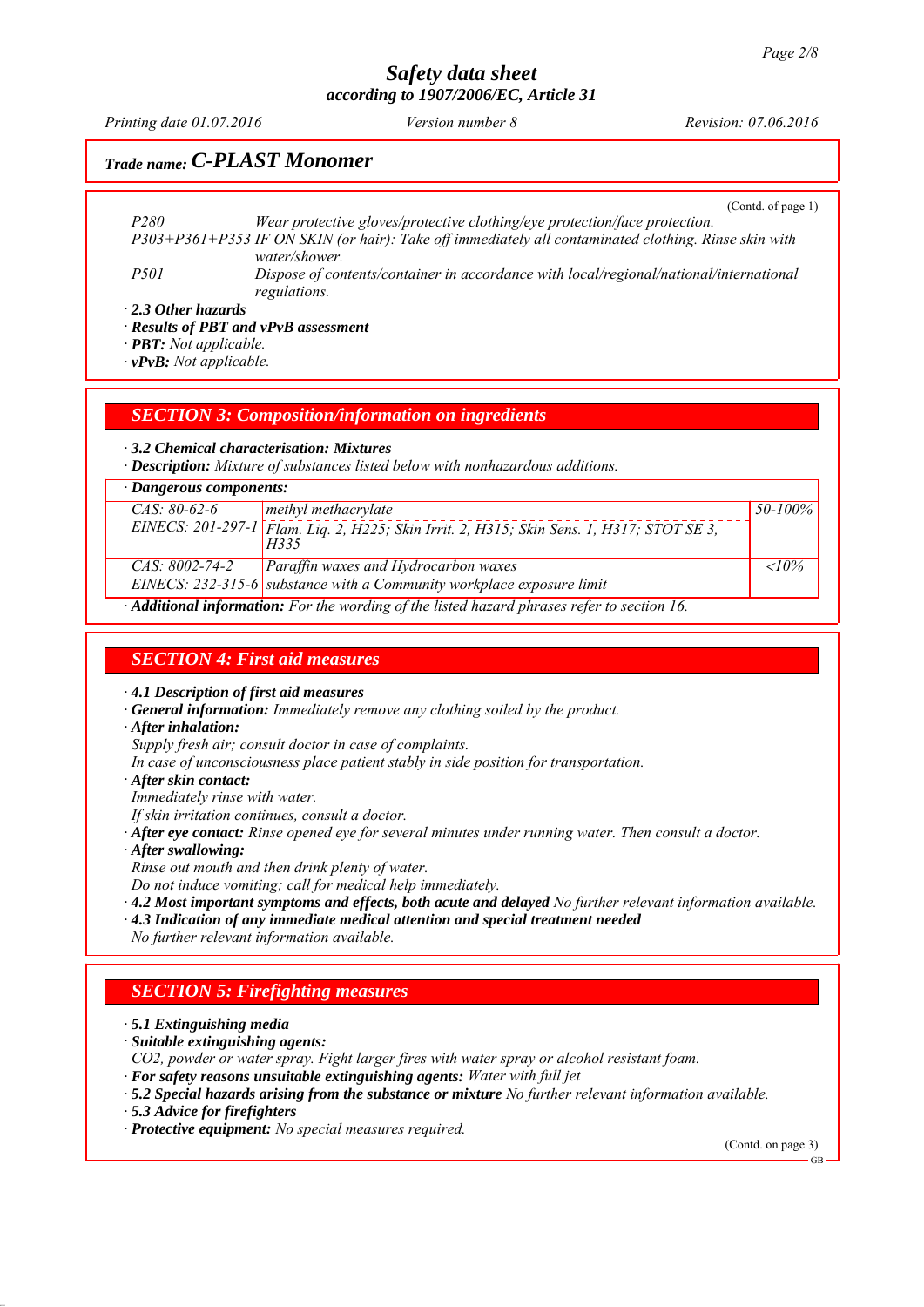*Printing date 01.07.2016 Revision: 07.06.2016 Version number 8*

(Contd. of page 2)

# *Trade name: C-PLAST Monomer*

*∙ Additional information Cool endangered receptacles with water spray.*

## *SECTION 6: Accidental release measures*

- *∙ 6.1 Personal precautions, protective equipment and emergency procedures Wear protective equipment. Keep unprotected persons away.*
- *∙ 6.2 Environmental precautions: Do not allow to enter sewers/ surface or ground water.*
- *∙ 6.3 Methods and material for containment and cleaning up:*

*Absorb with liquid-binding material (sand, diatomite, acid binders, universal binders, sawdust). Ensure adequate ventilation.*

*Do not flush with water or aqueous cleansing agents*

*∙ 6.4 Reference to other sections See Section 7 for information on safe handling. See Section 8 for information on personal protection equipment. See Section 13 for disposal information.*

## *SECTION 7: Handling and storage*

*∙ 7.1 Precautions for safe handling*

- *Only adequately trained personnel should handle this product. Ensure good ventilation/exhaustion at the workplace. For use in dentistry only.*
- *∙ Information about fire and explosion protection: Keep ignition sources away - Do not smoke. Protect against electrostatic charges.*
- *∙ 7.2 Conditions for safe storage, including any incompatibilities*
- *∙ Storage:*
- *∙ Requirements to be met by storerooms and receptacles:*
- *Store in a cool location.*
- *Store only in the original receptacle. ∙ Information about storage in one common storage facility: Store away from oxidising agents.*
- *∙ Further information about storage conditions:*
- *Keep container tightly sealed. Store receptacle in a well ventilated area.*
- *Protect from heat and direct sunlight.*
- *∙ 7.3 Specific end use(s) No further relevant information available.*

### *SECTION 8: Exposure controls/personal protection*

*∙ Additional information about design of technical facilities: No further data; see item 7.*

*∙ 8.1 Control parameters*

| · Ingredients with limit values that require monitoring at the workplace: |  |  |  |  |
|---------------------------------------------------------------------------|--|--|--|--|
|                                                                           |  |  |  |  |

#### *CAS: 80-62-6 methyl methacrylate*

*WEL Short-term value: 416 mg/m³, 100 ppm*

*Long-term value: 208 mg/m³, 50 ppm*

*CAS: 8002-74-2 Paraffin waxes and Hydrocarbon waxes*

*WEL Short-term value: 6 mg/m³*

*Long-term value: 2 mg/m³*

*∙ Additional information: The lists valid during the making were used as basis.*

(Contd. on page 4)

GB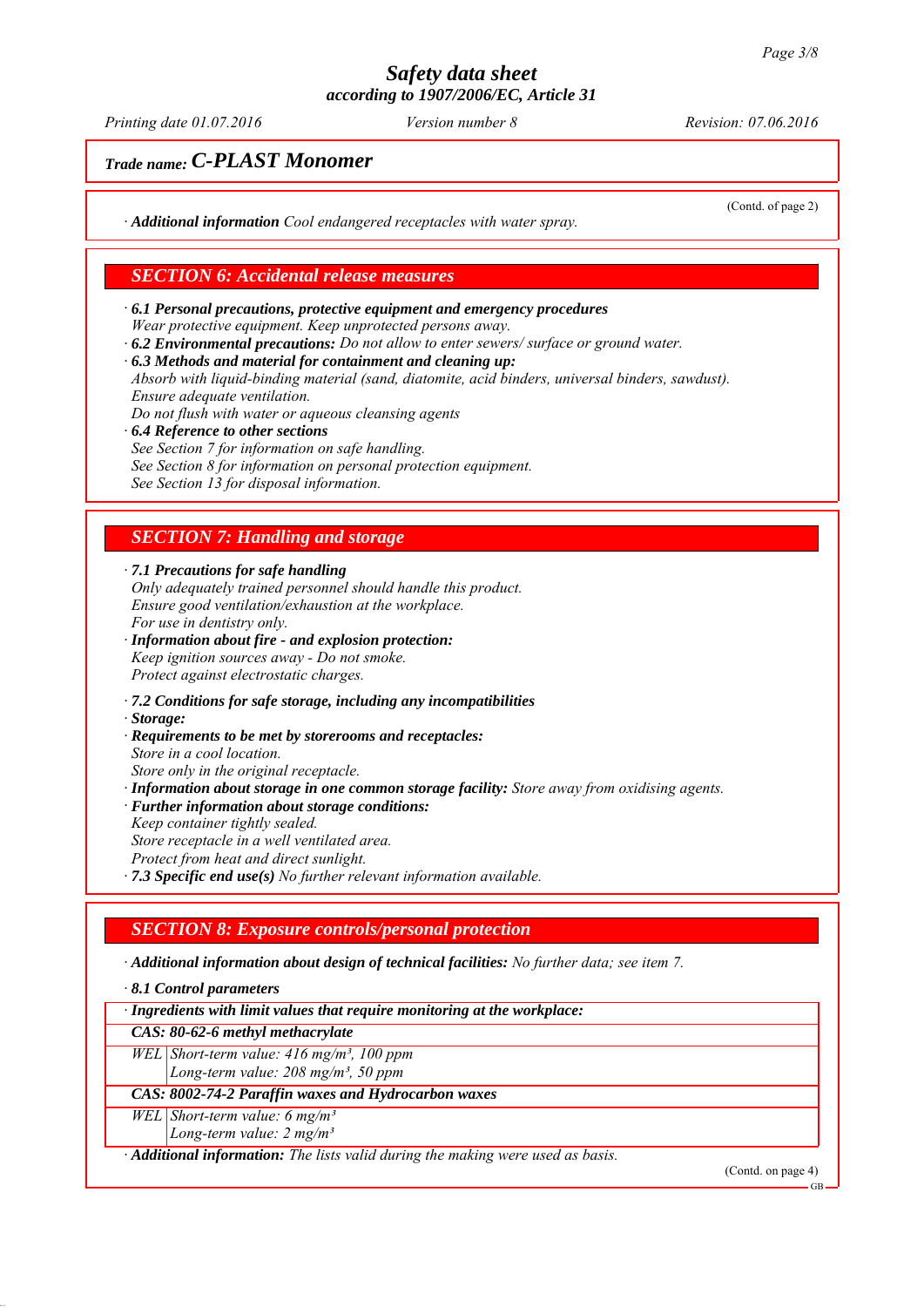*Printing date 01.07.2016 Revision: 07.06.2016 Version number 8*

# *Trade name: C-PLAST Monomer*

(Contd. of page 3)

GB

- *∙ 8.2 Exposure controls*
- *∙ Personal protective equipment: ∙ General protective and hygienic measures:*
- *Usual hygienic measures for dental practice and dental laboratories. Keep away from foodstuffs, beverages and feed. Immediately remove all soiled and contaminated clothing Wash hands before breaks and at the end of work.*
- *Avoid contact with the eyes and skin.*
- *∙ Respiratory protection: Use suitable respiratory protective device in case of insufficient ventilation.*
- *∙ Recommended filter device for short term use:*
- *Filter A1 Filter A2*
- *Filter A3*
- *∙ Protection of hands:*



*Protective gloves*

*After use of gloves apply skin-cleaning agents and skin cosmetics.*

- *∙ Material of gloves*
- *Butyl rubber, BR*

*Selection of the glove material on consideration of the penetration times, rates of diffusion and the degradation*

*∙ Penetration time of glove material*

*The exact break through time has to be found out by the manufacturer of the protective gloves and has to be observed.*

- *∙ Not suitable are gloves made of the following materials:*
- *Commercial medical gloves do not provide protection against the sensitizing effect of methacrylates.*
- *∙ Eye protection:*



*Tightly sealed goggles*

| .9.1 Information on basic physical and chemical properties |                 |  |
|------------------------------------------------------------|-----------------|--|
| · General Information                                      |                 |  |
| $\cdot$ Appearance:                                        |                 |  |
| Form:                                                      | Fluid           |  |
| Colour:                                                    | Colourless      |  |
| $\cdot$ <i>Odour:</i>                                      | Pungent         |  |
| • Odour threshold:                                         | Not determined  |  |
| $\cdot$ pH-value:                                          | Not determined. |  |
| $\cdot$ Change in condition                                |                 |  |
| <b>Melting point/Melting range:</b>                        | -48 °C          |  |
| <b>Boiling point/Boiling range:</b>                        | 101 °C          |  |
| $\cdot$ Flash point:                                       | $10^{\circ}C$   |  |
| · Ignition temperature:                                    | 430 °C          |  |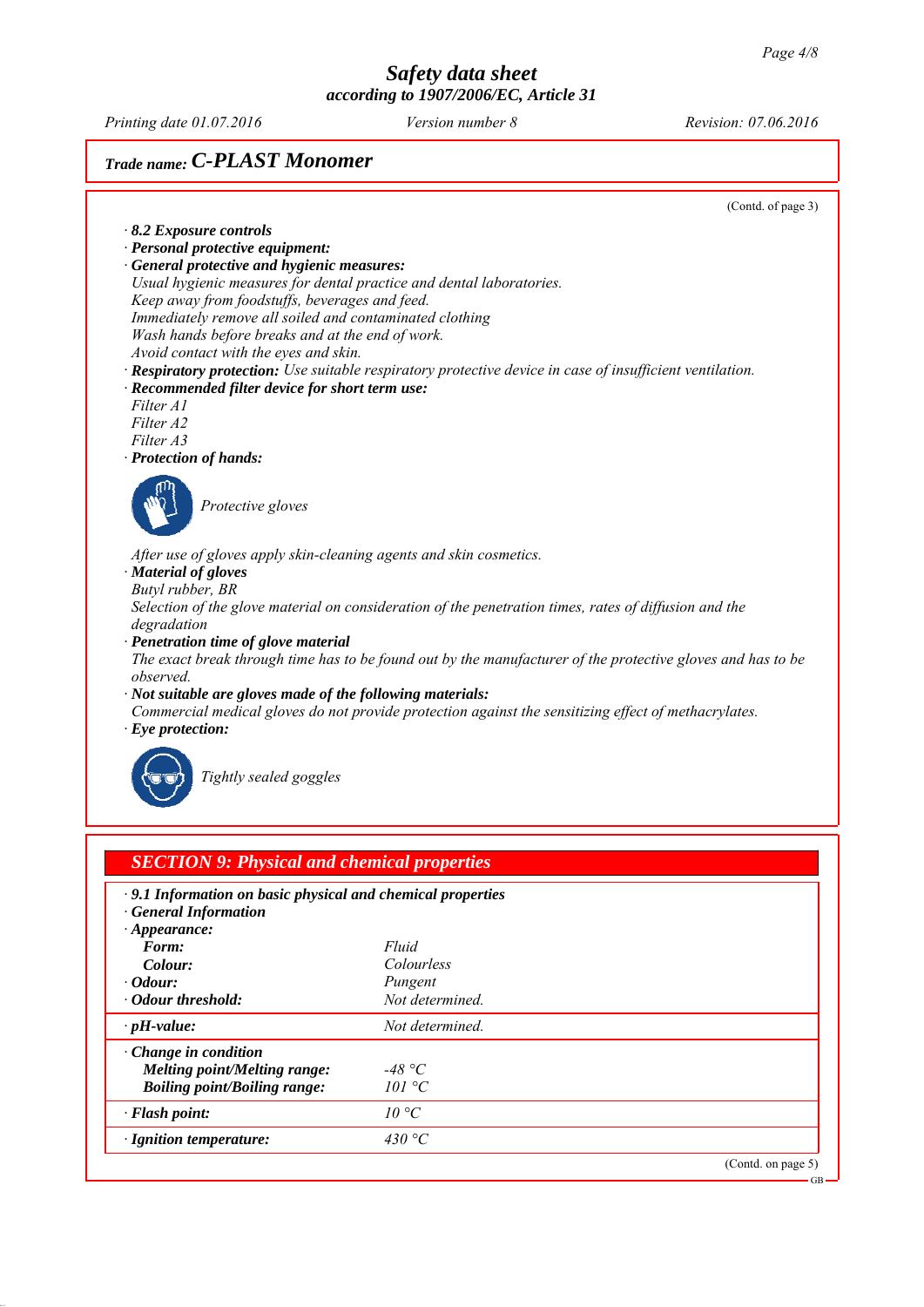*Printing date 01.07.2016 Revision: 07.06.2016 Version number 8*

## *Trade name: C-PLAST Monomer*

|                                                            | (Contd. of page 4)                                                                              |
|------------------------------------------------------------|-------------------------------------------------------------------------------------------------|
| · Self-igniting:                                           | Product is not selfigniting.                                                                    |
| $\cdot$ Danger of explosion:                               | Product is not explosive. However, formation of explosive air/<br>vapour mixtures are possible. |
| <b>Explosion limits:</b>                                   |                                                                                                 |
| Lower:                                                     | 2.1 Vol $\%$                                                                                    |
| Upper:                                                     | 12.5 Vol $\%$                                                                                   |
| $\cdot$ Vapour pressure at 20 $\cdot$ C:                   | $47$ $hPa$                                                                                      |
| $\cdot$ Density at 20 $\cdot$ C:                           | $0.943$ g/cm <sup>3</sup>                                                                       |
| · Relative density                                         | Not determined.                                                                                 |
| · Vapour density                                           | Not determined.                                                                                 |
| $\cdot$ Evaporation rate                                   | Not determined.                                                                                 |
| · Solubility in / Miscibility with                         |                                                                                                 |
| water at $20^{\circ}$ C:                                   | $1.6$ g/l                                                                                       |
| · Partition coefficient (n-octanol/water): Not determined. |                                                                                                 |
| $\cdot$ Viscosity:                                         |                                                                                                 |
| Dynamic:                                                   | Not determined.                                                                                 |
| Kinematic:                                                 | Not determined.                                                                                 |
| $\cdot$ 9.2 Other information                              | No further relevant information available.                                                      |

#### *SECTION 10: Stability and reactivity*

*∙ 10.1 Reactivity No further relevant information available.*

- *∙ 10.2 Chemical stability Stable under normal handling and storage conditions.*
- *∙ Thermal decomposition / conditions to be avoided: No decomposition if used according to specifications.*
- *∙ 10.3 Possibility of hazardous reactions*
- *Forms explosive gas mixture with air.*
- *Reacts with strong oxidising agents.*

*Exothermic polymerisation.*

- *∙ 10.4 Conditions to avoid No further relevant information available.*
- *∙ 10.5 Incompatible materials: No further relevant information available.*
- *∙ 10.6 Hazardous decomposition products: None under normal conditions of storage and use.*

### *SECTION 11: Toxicological information*

*∙ 11.1 Information on toxicological effects*

*∙ Acute toxicity Based on available data, the classification criteria are not met.*

*∙ LD/LC50 values relevant for classification:*

#### *CAS: 80-62-6 methyl methacrylate*

*Oral LD50 7872 mg/kg (rat)*

*∙ Skin corrosion/irritation*

*Causes skin irritation.*

*∙ Serious eye damage/irritation Based on available data, the classification criteria are not met.*

*∙ Respiratory or skin sensitisation*

*May cause an allergic skin reaction.*

*∙ Additional toxicological information: No further relevant information available.*

- *∙ Germ cell mutagenicity Based on available data, the classification criteria are not met.*
- *∙ Carcinogenicity Based on available data, the classification criteria are not met.*
- *∙ Reproductive toxicity Based on available data, the classification criteria are not met.*

(Contd. on page 6)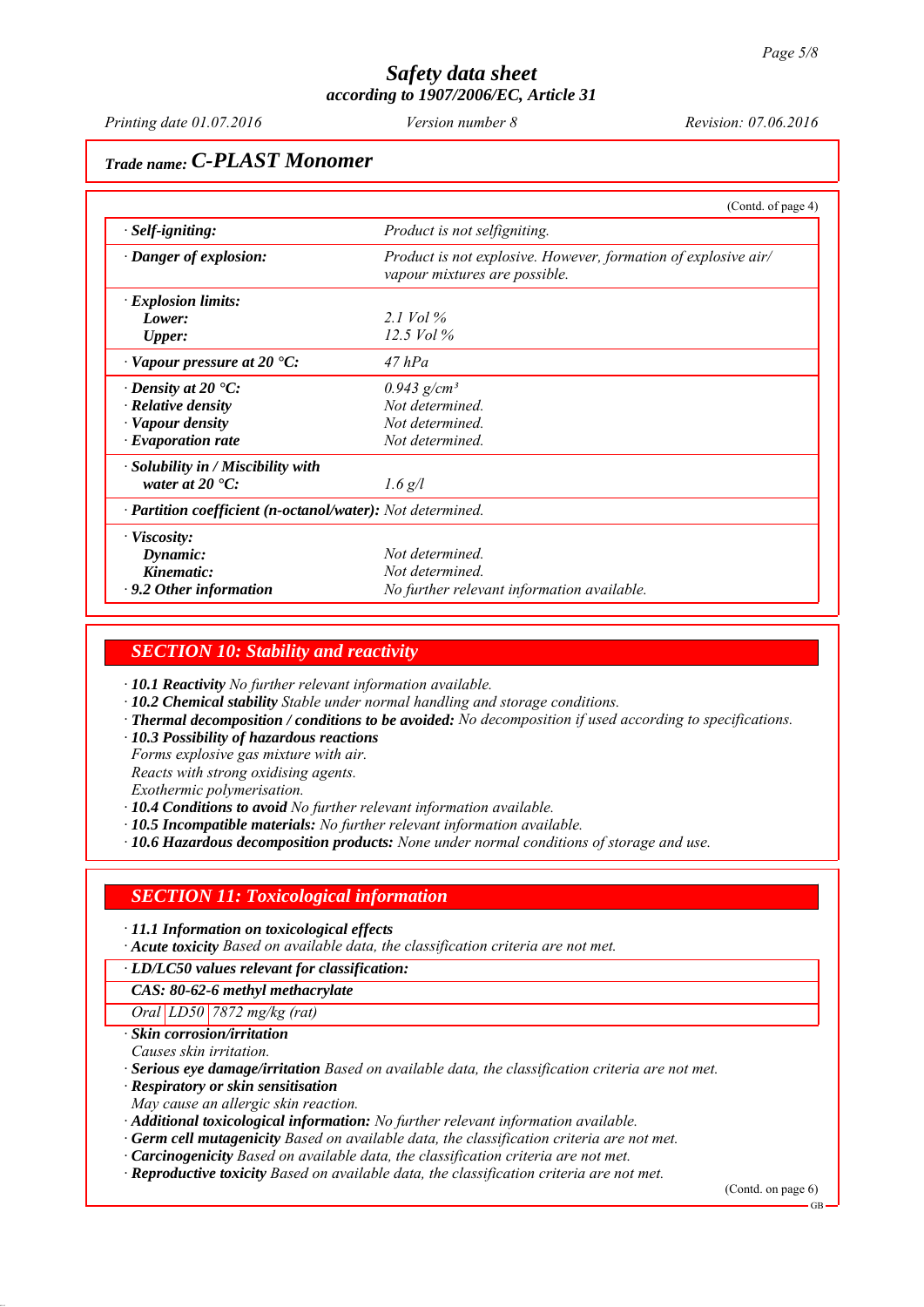*Printing date 01.07.2016 Revision: 07.06.2016 Version number 8*

# *Trade name: C-PLAST Monomer*

(Contd. of page 5)

- *∙ STOT-single exposure*
- *May cause respiratory irritation.*
- *∙ STOT-repeated exposure Based on available data, the classification criteria are not met.*
- *∙ Aspiration hazard Based on available data, the classification criteria are not met.*

## *SECTION 12: Ecological information*

#### *∙ 12.1 Toxicity*

- *∙ Aquatic toxicity: No further relevant information available.*
- *∙ 12.2 Persistence and degradability No further relevant information available.*
- *∙ 12.3 Bioaccumulative potential No further relevant information available.*
- *∙ 12.4 Mobility in soil No further relevant information available.*
- *∙ Additional ecological information:*
- *∙ General notes:*

*Water hazard class 1 (German Regulation) (Self-assessment): slightly hazardous for water Do not allow undiluted product or large quantities of it to reach ground water, water course or sewage system.*

- *∙ 12.5 Results of PBT and vPvB assessment*
- *∙ PBT: Not applicable.*
- *∙ vPvB: Not applicable.*
- *∙ 12.6 Other adverse effects No further relevant information available.*

#### *SECTION 13: Disposal considerations*

*∙ 13.1 Waste treatment methods*

*∙ Recommendation*

*Must not be disposed together with household garbage. Do not allow product to reach sewage system. Take to an approved landfill or a waste incineration plant, under conditions approved by the local authority.*

*∙ European waste catalogue*

*18 01 06\* chemicals consisting of or containing dangerous substances*

*∙ Uncleaned packaging:*

*∙ Recommendation: Disposal must be made according to official regulations.*

| <b>SECTION 14: Transport information</b>              |                                                                      |
|-------------------------------------------------------|----------------------------------------------------------------------|
| $\cdot$ 14.1 UN-Number<br>ADR, RID, ADN, IMDG, IATA   | <i>UN1247</i>                                                        |
| $\cdot$ 14.2 UN proper shipping name<br>· ADR/RID/ADN | <i>1247 METHYL METHACRYLATE MONOMER.</i><br><i><b>STABILIZED</b></i> |
| · IMDG, IATA                                          | METHYL METHACRYLATE MONOMER, STABILIZED                              |
| · 14.3 Transport hazard class(es)                     |                                                                      |
| · ADR/RID/ADN                                         |                                                                      |
|                                                       |                                                                      |
| $\cdot$ Class                                         | 3 (F1) Flammable liquids.                                            |
|                                                       | (Contd. on page 7)                                                   |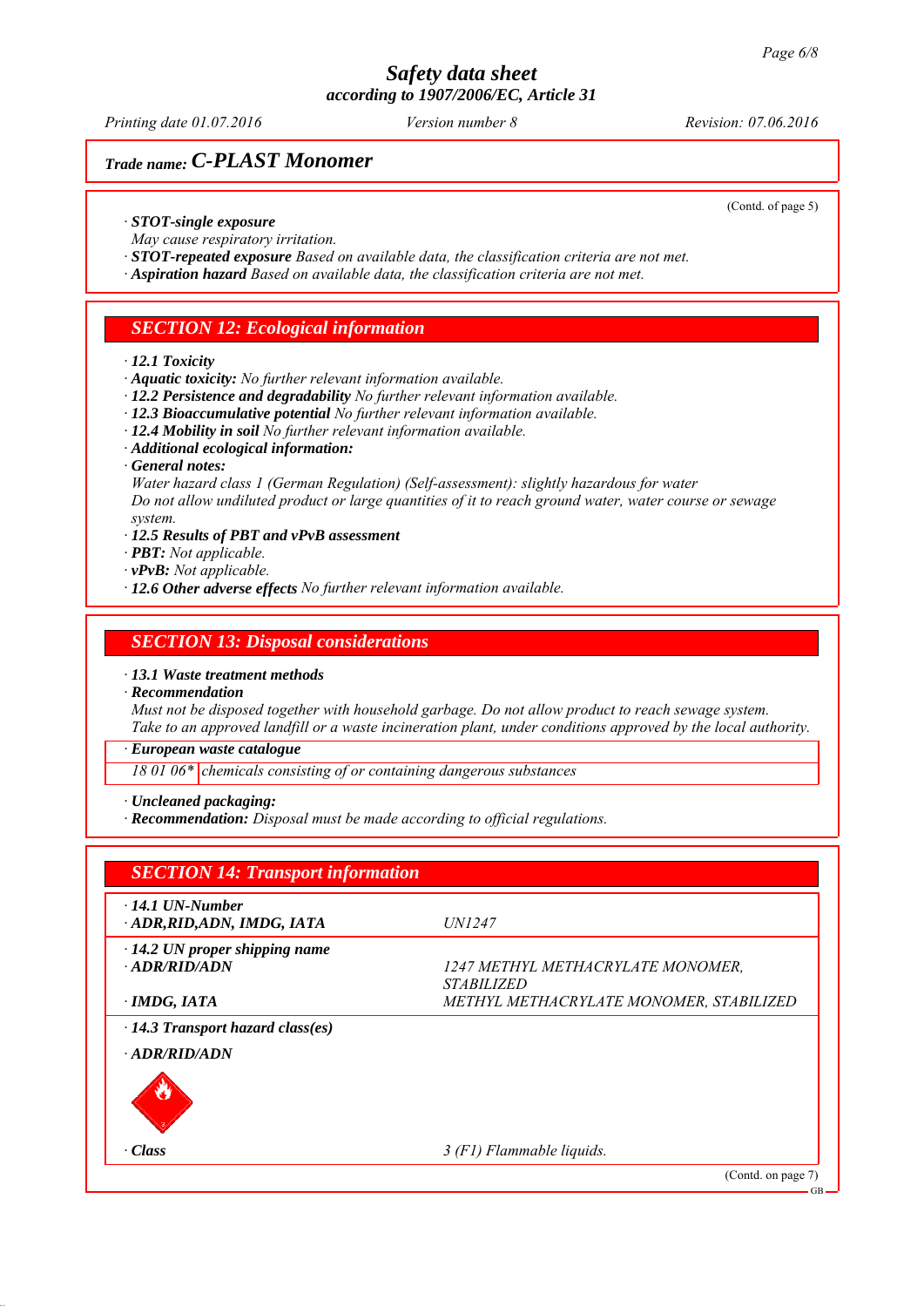*Printing date 01.07.2016 Revision: 07.06.2016 Version number 8*

# *Trade name: C-PLAST Monomer* (Contd. of page 6) *∙ Label 3 ∙ IMDG, IATA ∙ Class 3 Flammable liquids. ∙ Label 3 ∙ 14.4 Packing group ∙ ADR,RID,ADN, IMDG, IATA II ∙ 14.5 Environmental hazards: ∙ Marine pollutant: No ∙ 14.6 Special precautions for user Warning: Flammable liquids. ∙ Danger code (Kemler): 33 ∙ EMS Number: F-E,S-E ∙ 14.7 Transport in bulk according to Annex II of Marpol and the IBC Code Not applicable. ∙ Transport/Additional information: ∙ ADR/RID/ADN ∂ Limited quantities (LQ) 1L*<br>*∙ Excepted quantities (EQ) Code E2 ∗ Excepted quantities (EQ) Maximum net quantity per inner packaging: 30 ml Maximum net quantity per outer packaging: 500 ml −* **Transport category 2 2**<br>*− Tunnel restriction code <i>D/E ∤ <i>Tunnel restriction code ∙ IMDG ∙ Limited quantities (LQ) 1L ∙ Excepted quantities (EQ) Code: E2 Maximum net quantity per inner packaging: 30 ml Maximum net quantity per outer packaging: 500 ml ∙ UN "Model Regulation": UN1247, METHYL METHACRYLATE MONOMER, STABILIZED, 3, II*

## *SECTION 15: Regulatory information*

*∙ 15.1 Safety, health and environmental regulations/legislation specific for the substance or mixture*

*∙ National regulations:*

*∙ Other regulations, limitations and prohibitive regulations*

*The product is a medical device according to the Directive 93/42/EEC.*

*∙ 15.2 Chemical safety assessment: A Chemical Safety Assessment has not been carried out.*

#### *SECTION 16: Other information*

*This information is based on our present knowledge. However, this shall not constitute a guarantee for any specific product features and shall not establish a legally valid contractual relationship.*

*∙ Relevant phrases*

*H225 Highly flammable liquid and vapour.*

(Contd. on page 8)

GB